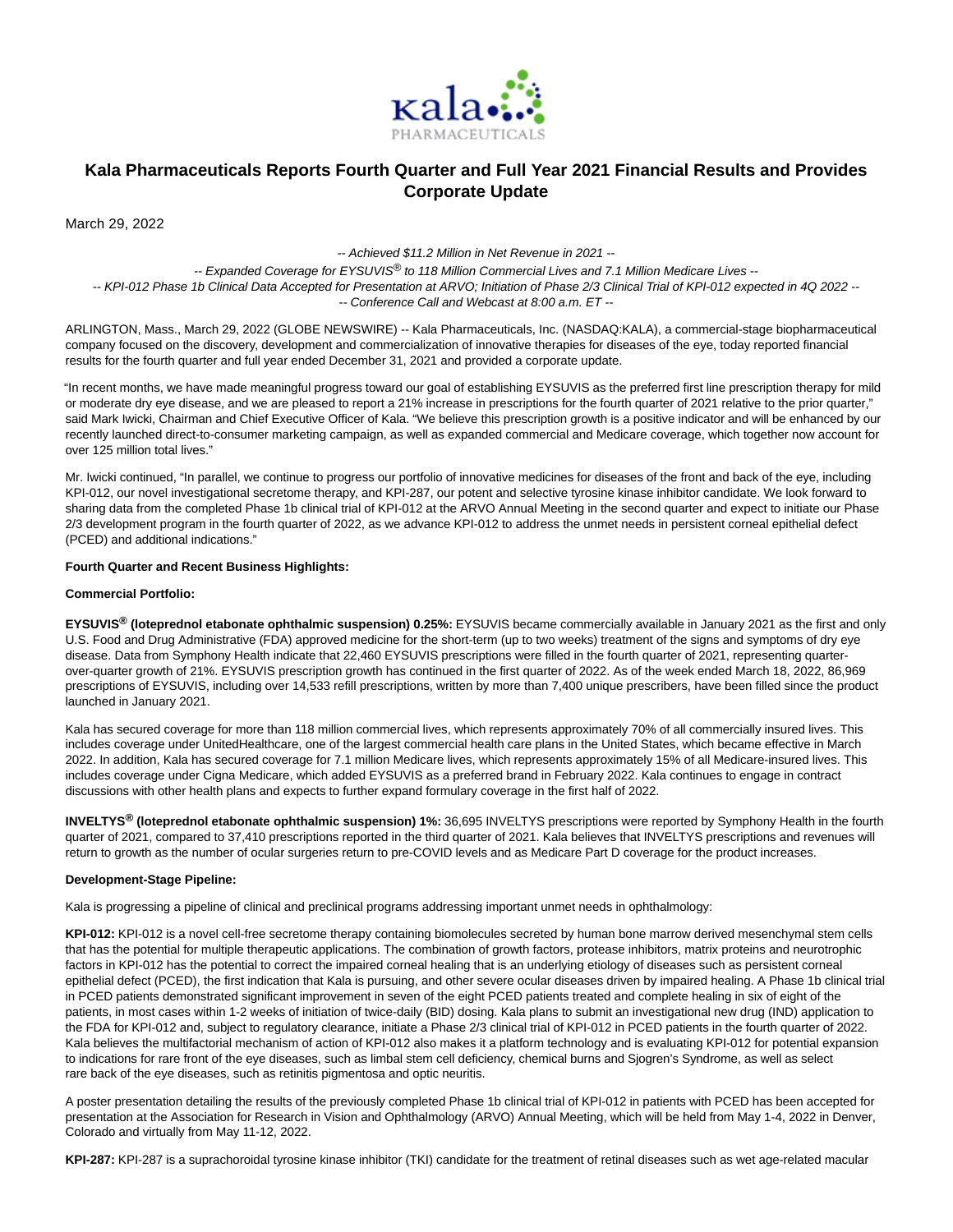degeneration and diabetic macular edema. Preclinical studies are ongoing to evaluate pharmacokinetics and efficacy over six months to evaluate the potential for sustained delivery and inhibition of VEGF-induced pathology. Kala plans to provide updates on this program throughout 2022.

#### **Financial Results:**

The financial results below contain both GAAP and non-GAAP financial measures. The non-GAAP financial measures exclude stock-based compensation expense, non-cash interest expense, depreciation and amortization, loss on extinguishment of debt, acquired in-process research and development, gain on fair value remeasurement of deferred purchase consideration, transaction costs related to the acquisition of Combangio, and the impact of the termination of the lease for the Company's former corporate headquarters. See "Non-GAAP Financial Measures" below; for a full reconciliation of Kala's GAAP to non-GAAP financial measures, please refer to the tables at the end of this press release.

**Cash Position:** As of December 31, 2021, Kala had cash and cash equivalents of \$92.1 million, compared to \$124.5 million of cash, cash equivalents and short-term investments as of September 30, 2021. This decrease primarily reflects cash used in operations, as well as the \$5 million paid as upfront consideration for the acquisition of Combangio, which closed in the fourth quarter of 2021. Based on its current plans, Kala anticipates that its cash resources as of December 31, 2021, together with anticipated revenue from EYSUVIS and INVELTYS, will enable it to fund its operations into the second quarter of 2023.

## **Fourth Quarter 2021 Financial Results:**

- **Net Product Revenues:** For the quarter ended December 31, 2021, Kala reported net product revenues of \$1.9 million, consisting of \$1.2 million of net revenues from EYSUVIS sales and \$0.7 million of net revenues from INVELTYS sales, compared to net product revenues of \$2.2 million, consisting of \$0.3 million of net revenues from EYSUVIS sales and \$1.9 million of net revenues from INVELTYS sales, for the same period in 2020. The increase of \$0.9 million in net revenue from the sales of EYSUVIS in the fourth quarter of 2021 compared to the same period in 2020 is due to the commencement of the full commercial launch of EYSUVIS beginning in January 2021. The decrease of \$1.2 million in net revenue from sales of INVELTYS for the fourth quarter of 2021 compared to the fourth quarter of 2020 is primarily the result of increased product returns.
- **Cost of Product Revenues:** For the quarter ended December 31, 2021, cost of product revenues was \$1.4 million, consistent with the same period in 2020. Non-GAAP cost of product revenues was \$1.3 million for the quarter ended December 31, 2021, consistent with the same period in 2020.
- **SG&A Expenses:** For the quarter ended December 31, 2021, selling, general and administrative (SG&A) expenses were \$24.0 million, compared to \$26.5 million for the same period in 2020. The decrease was primarily due to decreases in professional service fees, external sales and marketing costs and stock compensation. Non-GAAP SG&A expenses were \$21.5 million for the quarter ended December 31, 2021, compared to \$23.1 million for the same period in 2020.
- **R&D Expenses:** For the quarter ended December 31, 2021, research and development (R&D) expenses were \$2.4 million, compared to \$3.4 million for the same period in 2020. The decrease was primarily due to decreased employeerelated costs, such as stock compensation expense, in the quarter ended December 31, 2021 as compared to the same period in 2020, partially offset by increased spending on pipeline programs. Non-GAAP R&D expenses were \$2.0 million for the quarter ended December 31, 2021, compared to \$2.5 million for the same period in 2020.
- **Acquired IPR&D Expenses:** For the quarter ended December 31, 2021, acquired in-process R&D expenses (IPR&D) were \$26.6 million. Acquired IPR&D for the quarter ended December 31, 2021 are costs associated with the acquisition of acquired IPR&D assets from Combangio. There were no acquired IPR&D expenses for the same period in 2020. Non-GAAP operating loss and net loss exclude acquired IPR&D expenses.
- **Gain on Fair Value Remeasurement of Deferred Purchase Consideration:** For the quarter ended December 31, 2021, the gain on fair value remeasurement of deferred purchase consideration, in connection with the Combangio acquisition, was \$5.8 million. There was no gain or loss on fair value remeasurement of deferred purchase consideration for the same period in 2020. Non-GAAP operating loss and net loss exclude the gain on fair value remeasurement of deferred purchase consideration.
- **Operating Loss**: For the quarter ended December 31, 2021, loss from operations was \$46.8 million, compared to \$29.0 million for the same period in 2020. Non-GAAP operating loss was \$23.0 million for the quarter ended December 31, 2021, compared to \$24.7 million for the same period in 2020.
- **Net Loss:** For the quarter ended December 31, 2021, net loss was \$47.6 million, or \$0.68 per share, compared to a net loss of \$31.1 million, or \$0.55 per share, for the same period in 2020. Non-GAAP net loss was \$24.6 million for the quarter ended December 31, 2021, compared to \$26.5 million for the same period in 2020. The weighted average number of shares used to calculate net loss per share was 69.5 million for the quarter ended December 31, 2021 and 56.9 million for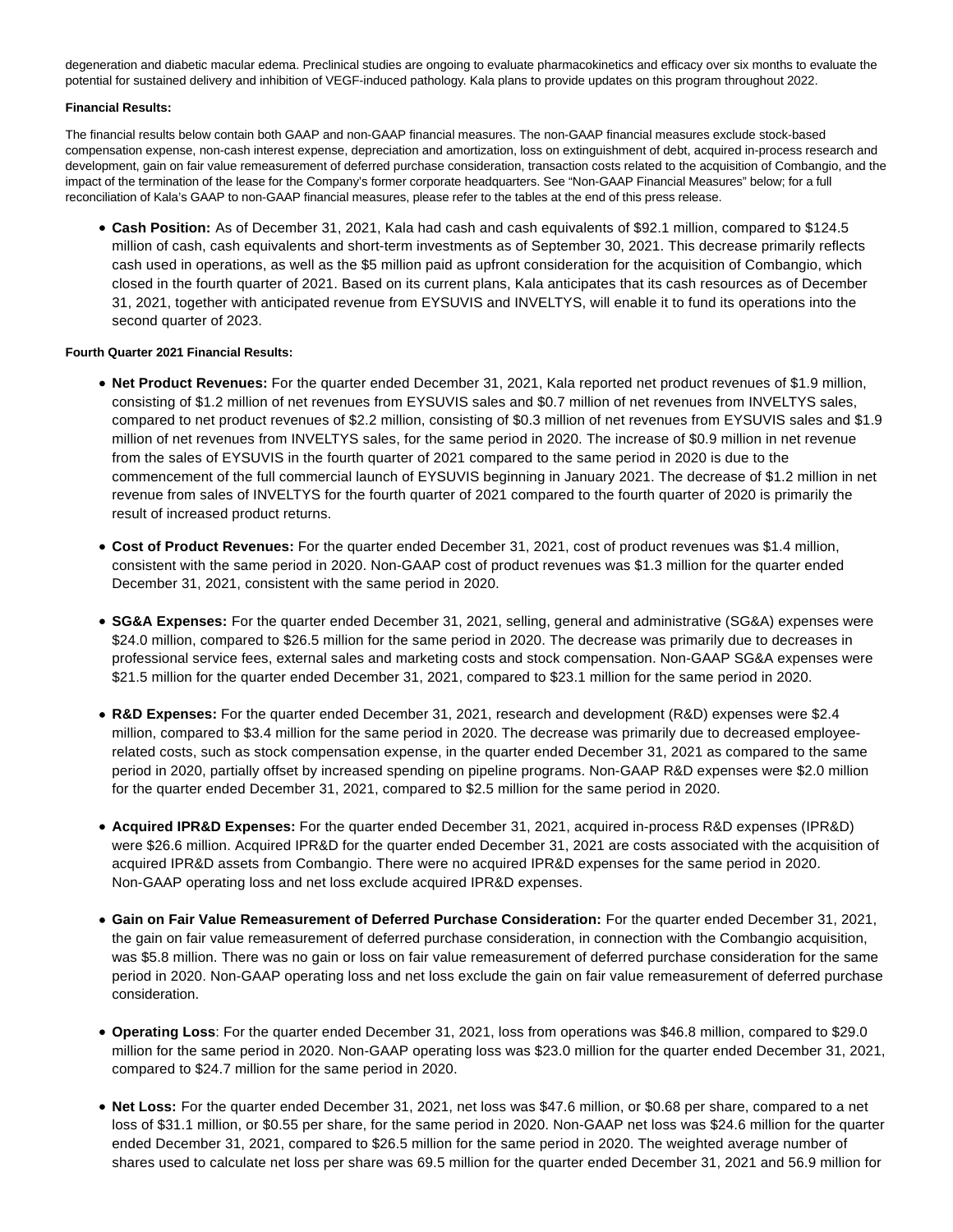the quarter ended December 31, 2020.

## **Financial Results for the Full Year Ended December 31, 2021:**

- **Net Product Revenues**: For the full year ended December 31, 2021, Kala reported net product revenues of \$11.2 million, consisting of \$6.3 million of net revenues from EYSUVIS sales and \$4.9 million of net revenues from INVELTYS sales, compared to net product revenues of \$6.4 million, consisting of \$0.3 million of net revenues from EYSUVIS sales and \$6.1 million of net revenues from INVELTYS sales, for the same period in 2020. The increase of \$6.0 million in net revenue from the sales of EYSUVIS for the year ended December 31, 2021 compared to the same period in 2020 is due to the commencement of the full commercial launch of EYSUVIS beginning in January 2021. The decrease of \$1.2 million in net revenue from sales of INVELTYS for the year ended December 31, 2021 compared to the same period in 2020 is primarily the result of increased product returns.
- **Cost of Product Revenues**: For the full year ended December 31, 2021, cost of product revenues was \$4.1 million, compared to \$3.2 million for the same period in 2020. The increase was primarily due to units of EYSUVIS sold as well as the increase in total INVELTYS units sold during the year ended December 31, 2021, compared to the same period in 2020. Partially offsetting these increases was an additional reserve for excess or obsolete inventory of \$0.5 million recorded during the year ended December 31, 2020, as compared to the year ended December 31, 2021. Non-GAAP cost of product revenues was \$3.9 million for the full year ended December 31, 2021, compared to \$3.0 million for the same period in 2020.
- **SG&A Expenses:** For the full year ended December 31, 2021, SG&A expenses were \$105.1 million, compared to \$81.1 million for the same period in 2020. The increase was primarily due to an increase in costs as a result of the launch of EYSUVIS, including expansion of Kala's field sales force and stock-based compensation costs. Non-GAAP SG&A expenses were \$91.6 million for the full year ended December 31, 2021, compared to \$70.3 million for the same period in 2020.
- **R&D Expenses:** For the full year ended December 31, 2021, R&D expenses were \$11.5 million, compared to \$18.4 million for the same period in 2020. The decrease was primarily due to costs incurred for STRIDE 3, Kala's Phase 3 clinical trial of EYSUVIS, during the year ended December 31, 2020, which were not incurred during the same period in 2021, partially offset by increased spending on pipeline programs. Non-GAAP R&D expenses were \$8.1 million for the full year ended December 31, 2021, compared to \$15.0 million for the same period in 2020.
- **Acquired IPR&D Expenses:** For the full year ended December 31, 2021, acquired IPR&D were \$26.6 million. Acquired IPR&D for the year ended December 31, 2021 are costs associated with the acquisition of acquired IPR&D assets from Combangio. There were no acquired IPR&D expenses for the same period in 2020. Non-GAAP operating loss and net loss exclude the acquired IPR&D expenses.
- **Gain on Fair Value Remeasurement of Deferred Purchase Consideration:** For the full year ended December 31, 2021, the gain on fair value remeasurement of deferred purchase consideration, in connection with the Combangio acquisition, was \$5.8 million. There was no gain or loss on fair value remeasurement of deferred purchase consideration for the same period in 2020. Non-GAAP operating loss and net loss exclude the gain on fair value remeasurement of deferred purchase consideration.
- **Operating Loss**: For the full year ended December 31, 2021, loss from operations was \$130.2 million, compared to \$96.2 million for the same period in 2020. Non-GAAP operating loss was \$92.3 million for the full year ended December 31, 2021, compared to \$82.0 million for the same period in 2020.
- **Net Loss:** For the full year ended December 31, 2021, net loss was \$142.6 million, or \$2.19 per share, compared to a net loss of \$104.3 million, or \$1.99 per share, for the same period in 2020. Non-GAAP net loss was \$99.1 million for the full year ended December 31, 2021, compared to \$89.0 million for the same period in 2020. The weighted average number of shares used to calculate net loss per share was 65.2 million for the full year ended December 31, 2021, and 52.4 million for the full year ended December 31, 2020.

#### **Conference Call Information:**

Kala will host a live conference call and webcast today, March 29, 2022 at 8:00 a.m. ET to review its fourth quarter and full year 2021 financial results. To access the live conference call, please dial 866-300-4091 (domestic callers) or 703-736-7433 (international callers) five minutes prior to the start of the call and provide the conference ID: 7368936. To access the live webcast and subsequent archived recording of the call, please visit the "Investor" section on the Kala website a[t http://kalarx.com.](https://www.globenewswire.com/Tracker?data=Hy9esWzw99EBCm5QDJyGhJQOaxc18Ot8BNC92RyIMdESmphhCQ4lSgLnJLV2W1tTNZYK_0MZ5coX7afbc2IL8A==)

#### **Non-GAAP Financial Measures:**

In this press release, the financial results of Kala are provided in accordance with accounting principles generally accepted in the United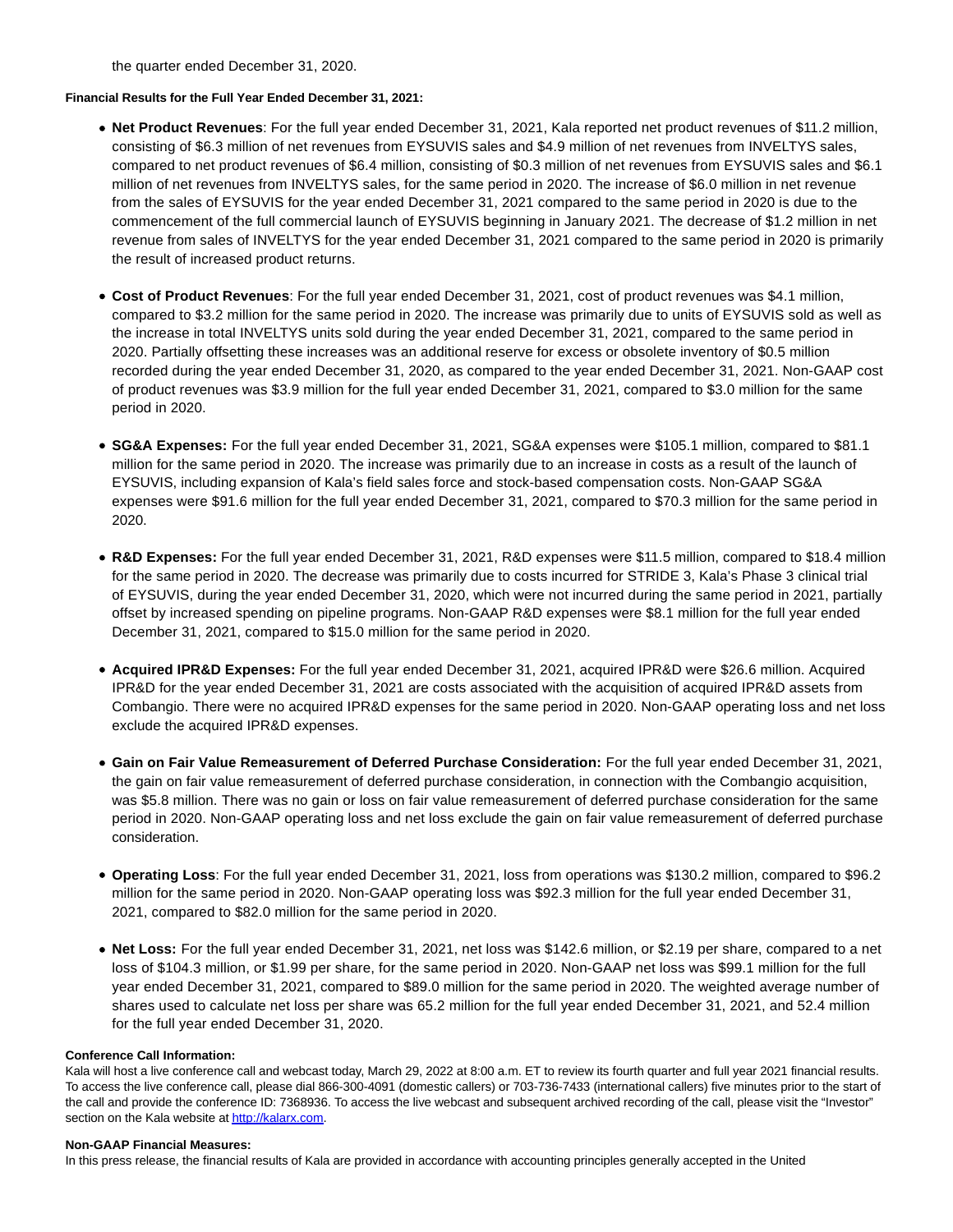States (GAAP) and using certain non-GAAP financial measures. The items included in GAAP presentations but excluded for purposes of determining non-GAAP financial measures for the periods presented in this press release are stock-based compensation expense, non-cash interest expense, depreciation and amortization, loss on extinguishment of debt, acquired in-process research and development expense, gain on fair value remeasurement of deferred purchase consideration, transaction costs related to the acquisition of Combangio, and the impact of the termination of the lease for the Company's former corporate headquarters. Management believes this non-GAAP information is useful for investors, taken in conjunction with Kala's GAAP financial statements, because it provides greater transparency and period-over-period comparability with respect to Kala's operating performance. These measures are also used by management to assess the performance of the business. Investors should consider these non-GAAP measures only as a supplement to, not as a substitute for, or as superior to, measures of financial performance prepared in accordance with GAAP. In addition, these non-GAAP financial measures are unlikely to be comparable with non-GAAP information provided by other companies. For a reconciliation of these non-GAAP financial measures to the most comparable GAAP measures, please refer to the table at the end of this press release.

#### **About EYSUVIS:**

EYSUVIS (loteprednol etabonate ophthalmic suspension) 0.25% is approved for the short-term (up to two weeks) treatment of the signs and symptoms of dry eye disease. EYSUVIS utilizes Kala's AMPPLIFY® mucus-penetrating particle (MPP) Drug Delivery Technology to enhance penetration of loteprednol etabonate (LE) into target tissue of the ocular surface. In preclinical studies, the AMPPLIFY Drug Delivery Technology increased delivery of LE into target ocular tissues more than three-fold compared to an active LE comparator by facilitating penetration through the tear film mucins. EYSUVIS was approved by the FDA on October 26, 2020. Kala believes that EYSUVIS' broad mechanism of action, rapid onset of relief of both signs and symptoms, favorable tolerability and safety profile and the potential to be complementary to existing therapies, offer a differentiated product profile for the short-term treatment of dry eye disease, including the management of dry eye flares.

EYSUVIS, as with other ophthalmic corticosteroids, is contraindicated in most viral diseases of the cornea and conjunctiva including epithelial herpes simplex keratitis (dendritic keratitis), vaccinia, and varicella, and also in mycobacterial infection of the eye and fungal diseases of ocular structures. The initial prescription and each renewal of the medication order should be made by a physician only after examination of the patient with the aid of magnification, such as slit lamp biomicroscopy, and, where appropriate, fluorescein staining. Prolonged use of corticosteroids may result in glaucoma with damage to the optic nerve, as well as defects in visual acuity and fields of vision. Corticosteroids should be used with caution in the presence of glaucoma. Renewal of the medication order should be made by a physician only after examination of the patient and evaluation of the IOP. Use of corticosteroids may result in posterior subcapsular cataract formation. Use of corticosteroids may suppress the host response and thus increase the hazard of secondary ocular infections. In acute purulent conditions, corticosteroids may mask infection or enhance existing infection. Use of a corticosteroid medication in the treatment of patients with a history of herpes simplex requires great caution. Use of ocular corticosteroids may prolong the course and may exacerbate the severity of many viral infections of the eye (including herpes simplex). Fungal infections of the cornea are particularly prone to develop coincidentally with long-term local corticosteroid application. Fungus invasion must be considered in any persistent corneal ulceration where a corticosteroid has been used or is in use. The most common adverse drug reaction following the use of EYSUVIS for two weeks was instillation site pain, which was reported in 5% of patients.

Please see full Prescribing Information at www.eysuvis.com

#### **About INVELTYS:**

INVELTYS (loteprednol etabonate ophthalmic suspension) 1% is a twice-a-day corticosteroid for the treatment of post-operative inflammation and pain following ocular surgery. INVELTYS utilizes Kala's proprietary AMPPLIFY mucus-penetrating particle (MPP) Drug Delivery Technology to enhance penetration of loteprednol etabonate (LE) into target tissues of the eye. In preclinical studies, the AMPPLIFY Drug Delivery Technology increased delivery of LE into target ocular tissues more than three-fold compared to an active LE comparator by facilitating penetration through the tear film mucins. INVELTYS was approved by the FDA on August 22, 2018. Kala believes INVELTYS has a favorable profile for the treatment of inflammation and pain following ocular surgery, due to its twice-a-day dosing regimen.

INVELTYS, as with other ophthalmic corticosteroids, is contraindicated in most viral diseases of the cornea and conjunctiva including epithelial herpes simplex keratitis (dendritic keratitis), vaccinia, and varicella, and also in mycobacterial infection of the eye and fungal diseases of ocular structures. A prolonged use of corticosteroids may result in glaucoma with damage to the optic nerve, defects in visual acuity and fields of vision. If this product is used for 10 days or longer, IOP should be monitored. Use of corticosteroids may result in posterior subcapsular cataract formation. Use of steroids after cataract surgery may delay healing and increase the incidence of bleb formation. In those diseases causing thinning of the cornea or sclera, perforations have been known to occur with the use of topical steroids. The initial prescription and renewal of the medication order should be made by a physician only after examination of the patient with the aid of magnification such as slit lamp biomicroscopy and, where appropriate, fluorescein staining. Prolonged use of corticosteroids may suppress the host response and thus increase the hazard of secondary ocular infections. In acute purulent conditions, steroids may mask infection or enhance existing infection. Use of a corticosteroid medication in the treatment of patients with a history of herpes simplex requires great caution. Use of ocular steroids may prolong the course and may exacerbate the severity of many viral infections of the eye (including herpes simplex). Fungal infections of the cornea are particularly prone to develop coincidentally with long-term local steroid application. Fungus invasion must be considered in any persistent corneal ulceration where a steroid has been used or is in use. In clinical trials, the most common adverse drug reactions were eye pain (1%) and posterior capsular opacification (1%). These reactions may have been the consequence of the surgical procedure.

Please see full Prescribing Information a[t www.inveltys.com](https://www.globenewswire.com/Tracker?data=ymxHhUqgyRJQhzn_82iujGeN6M69SheYfWwGZ1XTe_8AVSADuFq0M-8XIzbG8vDPP0eRsVd1UqRwXOSUqfnW0g==)

#### **About Kala Pharmaceuticals**

Kala is a commercial-stage biopharmaceutical company focused on the discovery, development, and commercialization of innovative therapies for diseases of the eye. Kala has applied its AMPPLIFY® mucus-penetrating particle (MPP) Drug Delivery Technology to two ocular therapies, EYSUVIS® (loteprednol etabonate ophthalmic suspension) 0.25% and INVELTYS® (loteprednol etabonate ophthalmic suspension) 1%. The Company also has a pipeline of development programs including a clinical-stage secretome product candidate, KPI-012, initially targeting persistent corneal epithelial defects (PCED) and multiple proprietary new chemical entity (NCE) preclinical development programs targeted to address unmet medical needs, including both front and back of the eye diseases. For more information on Kala, please visi[t www.kalarx.com.](https://www.globenewswire.com/Tracker?data=TSFWODfOVImminLVlqYbnqvR-Nx3kkbdiH5daiHQxlz7IS2iU9z1MYCp57NkVyQhxeb3G5OqlQsXKf-1XI5OJA==)

#### **Forward Looking Statements:**

This press release contains forward-looking statements within the meaning of the Private Securities Litigation Reform Act of 1995 that involve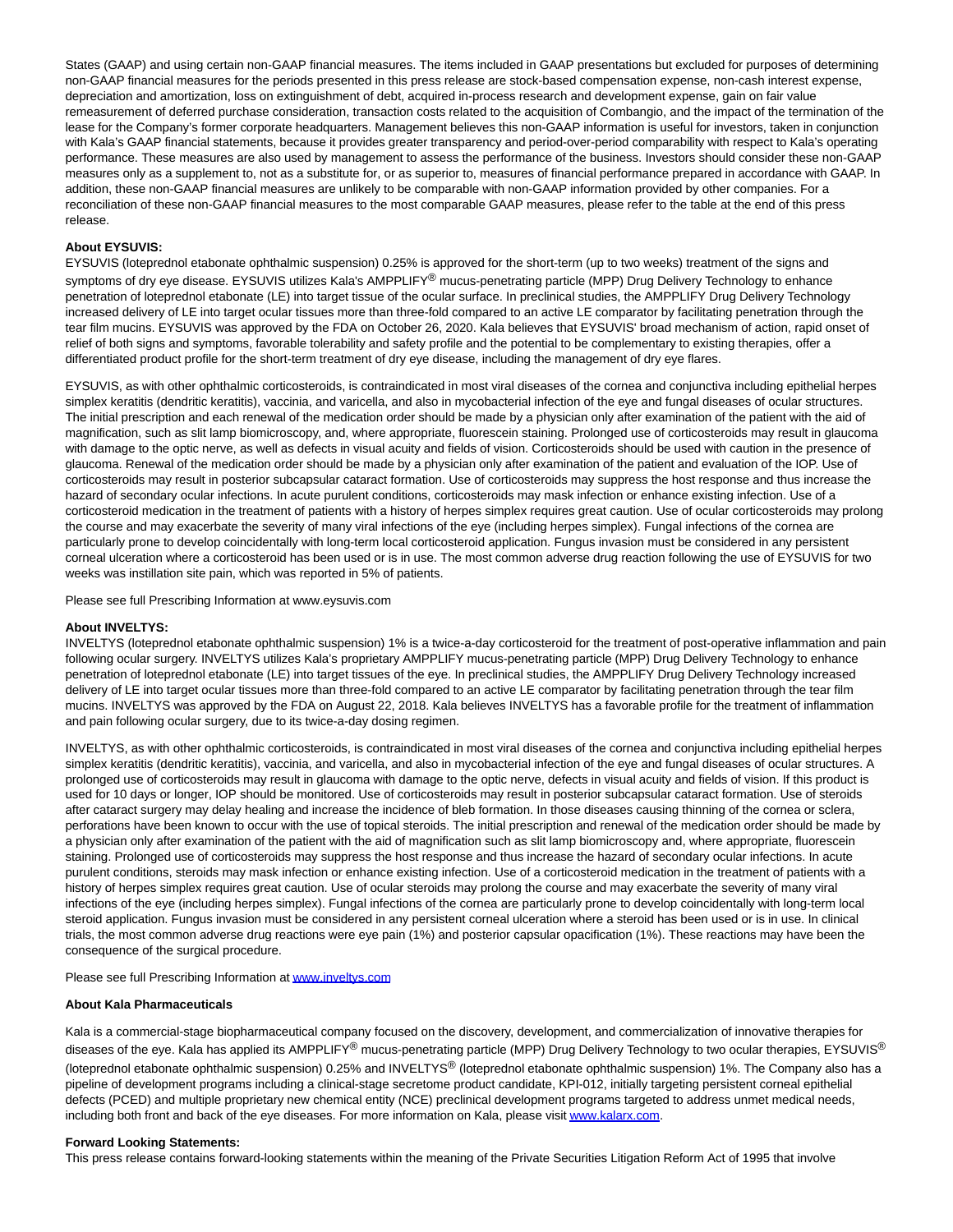substantial risks and uncertainties. Any statements in this press release about Kala's future expectations, plans and prospects, including but not limited to statements about Kala's expectations with respect to potential advantages of KPI-012, the future development or commercialization of KPI-012, conduct and timelines of clinical trials, the clinical utility of KPI-012 for PCEDs, plans for regulatory filings and discussions with regulatory authorities, the market opportunity for KPI-012 for PCEDs and other indications, plans to pursue research and development of KPI-012 for other indications, expectations regarding the growth in EYSUVIS and INVELTYS prescriptions and revenue over time, expectations regarding the expansion of Commercial and Medicare Part D payor coverage, estimates regarding anticipated product revenue, Kala's plans to progress its pipeline of preclinical development programs targeted to address front and back of the eye diseases, the sufficiency of Kala's existing cash resources and other statements containing the words "anticipate," "believe," "estimate," "expect," "intend," "may," "plan," "predict," "project," "target," "potential," "likely," "will," "would," "could," "should," "continue," and similar expressions constitute forward-looking statements. Actual results may differ materially from those indicated by such forward-looking statements as a result of various important factors, including: the impact of extraordinary external events, such as the current pandemic health event resulting from the novel coronavirus (COVID-19), and their collateral consequences, including disruption of the activities of Kala's sales force and the market for EYSUVIS and INVELTYS; whether Kala will be able to successfully implement its commercialization plans for EYSUVIS and INVELTYS; whether the market opportunity for EYSUVIS and INVELTYS is consistent with Kala's expectations and market research; Kala's ability execute on the commercial launch of EYSUVIS on the timeline expected, or at all, including obtaining and increasing Commercial and Medicare Part D payor coverage; whether Kala will be able to generate its projected net product revenue on the timeline expected, or at all; Kala's ability to realize the anticipated benefits of the acquisition of Combangio, including the possibility that the expected benefits, synergies and growth prospects from the acquisition of Combangio will not be realized or will not be realized within the expected time period or at all, the uncertainties inherent in the initiation and conduct of preclinical studies and clinical trials, availability and timing of data from clinical trials, whether results of early clinical trials or trials in different disease indications will be indicative of the results of ongoing or future trials, whether results of the Phase 1b clinical trial of KPI-012 will be indicative of results for any future clinical trials and studies of KPI-012, uncertainties associated with regulatory review of clinical trials and applications for marketing approvals, whether regulatory or commercial milestones are achieved, Kala's ability to successfully integrate Combangio's business into its business, Kala's ability to retain and hire key personnel, the risk that disruption resulting from the acquisition of Combangio may adversely affect its business and business relationships, including with employees and suppliers, the sufficiency of cash resources and need for additional financing and other important factors, any of which could cause the Kala's actual results to differ from those contained in the forward-looking statements, discussed in the "Risk Factors" section of Kala's Annual Report on Form 10-K, most recently filed Quarterly Report on Form 10-Q and other filings Kala makes with the Securities and Exchange Commission. These forward-looking statements represent the Company's views as of the date of this release and should not be relied upon as representing the Kala's views as of any date subsequent to the date hereof. Kala does not assume any obligation to update any forward-looking statements, whether as a result of new information, future events or otherwise, except as required by law.

**Investors:** Jill Steier [jill.steier@kalarx.com](https://www.globenewswire.com/Tracker?data=IUTvPDQ14myXUAaW5Q7NgHJh0E3Hkfb50TxOMbpFM3RO-dtyJLG6QX1AhEPQFbtMDEUb5dkjF63wwNcA_TaU8s2dyUSSdrEX5XovYg4a9Ss=)

781-810-4086

Hannah Deresiewicz [hannah.deresiewicz@sternir.com](https://www.globenewswire.com/Tracker?data=wnmkOJVC0H69BcFkZvex62m5nZt4XgSNzt2tKenwCT_OglafQfrSYylduH7V6Tm553AJKtGsJfNIwb619gtTLL6KF0oIg-ewJZxG9AHXEWjbPV4pg4w7dYl6zDaJYOJn) 212-362-1200

#### **Financial Tables:**

## **Kala Pharmaceuticals, Inc. Balance Sheet Data (in thousands) (unaudited)**

|                                                   | December 31,<br>2021 |         |    | December 31, |  |  |
|---------------------------------------------------|----------------------|---------|----|--------------|--|--|
| Cash, cash equivalents and short-term investments |                      |         |    | 2020         |  |  |
|                                                   | \$                   | 92.136  | \$ | 153,540      |  |  |
| Total assets                                      |                      | 139.427 |    | 221,606      |  |  |
| Working capital (1)                               |                      | 86,944  |    | 149,154      |  |  |
| Long-term debt, net of discounts                  |                      | 78.929  |    | 72,243       |  |  |
| Other long-term liabilities                       |                      | 6.272   |    | 27,143       |  |  |
| Total stockholders' equity                        |                      | 16,804  |    | 99,995       |  |  |

(1) The Company defines working capital as current assets less current liabilities. See the Company's consolidated financial statements for further information regarding its current assets and current liabilities.

|                                                 | <b>Three Months Ended</b><br>December 31, |       |      | <b>Year Ended</b><br>December 31, |  |        |    |       |
|-------------------------------------------------|-------------------------------------------|-------|------|-----------------------------------|--|--------|----|-------|
|                                                 |                                           | 2021  |      | 2020                              |  | 2021   |    | 2020  |
| Product revenues, net                           | \$                                        | 1.856 | - \$ | $2,238$ \$                        |  | 11.240 | -S | 6,362 |
| Costs and expenses:<br>Cost of product revenues |                                           | 1,418 |      | 1.359                             |  | 4.097  |    | 3,173 |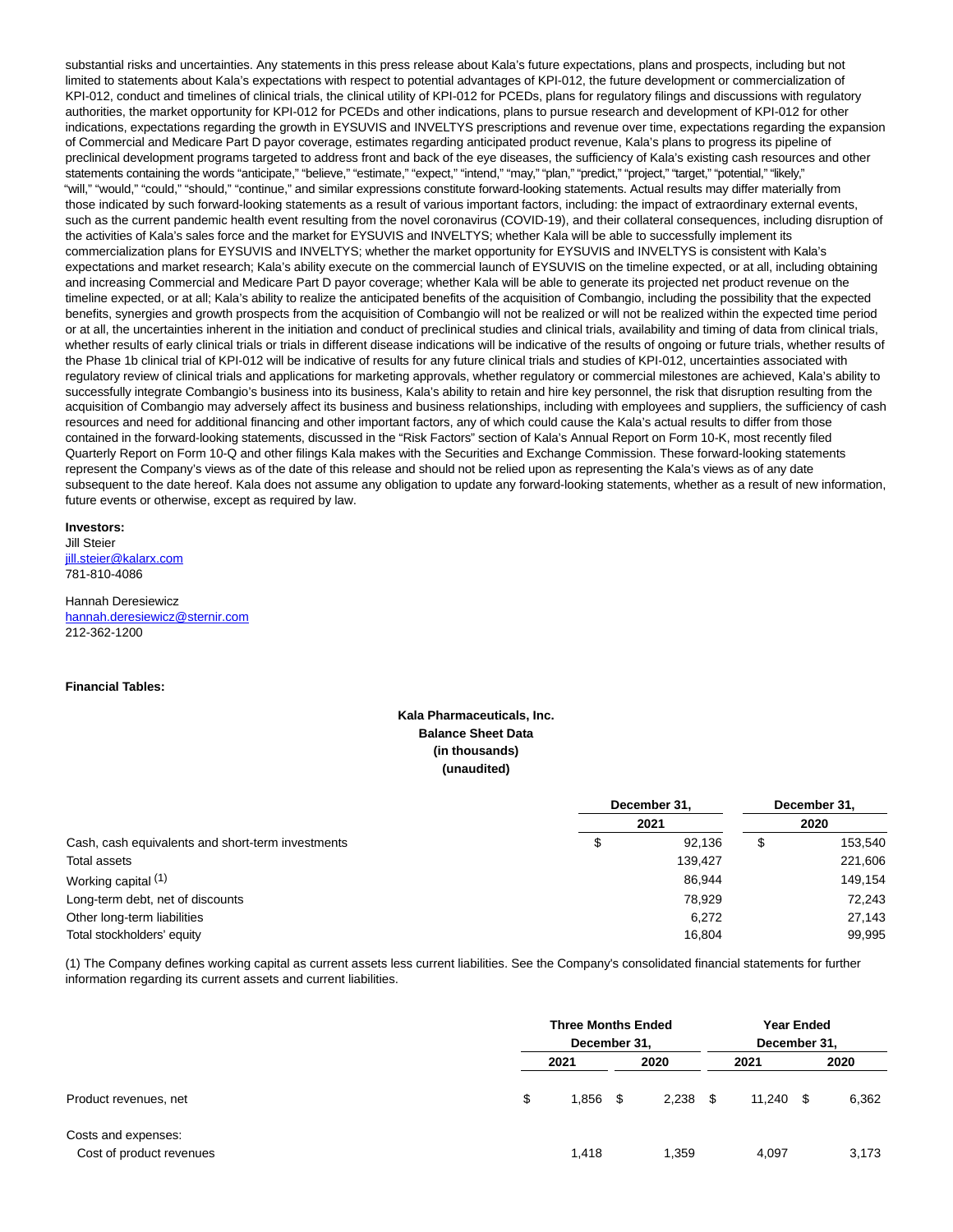| 24,027     | 26.466     | 105,061       | 81,068     |
|------------|------------|---------------|------------|
| 2,414      | 3,397      | 11,515        | 18,352     |
| 26,617     |            | 26,617        |            |
| (5,805)    |            | (5,805)       |            |
| 48,671     | 31,222     | 141,485       | 102,593    |
| (46, 815)  | (28, 984)  | (130, 245)    | (96, 231)  |
|            |            |               |            |
| 12         | 42         | 104           | 493        |
| (2,076)    | (2, 170)   | (8,380)       | (8,589)    |
|            |            | (5,395)       |            |
| 1,311      |            | 1,311         |            |
| (47, 568)  | (31, 112)  | (142,605)     | (104, 327) |
| (0.68)     | (0.55)     | (2.19)<br>\$. | (1.99)     |
| 69,466,320 | 56,923,421 | 65,202,832    | 52,377,526 |
|            |            |               |            |

| December 31.<br>December 31.<br>2021<br>2021<br>2020<br>2020<br>\$<br>\$<br>\$<br>(31, 112)<br>\$<br>(142, 605)<br>(104, 327)<br>Net loss (GAAP)<br>(47, 568)<br>2,748<br>4,063<br>16,088<br>13,312<br>Add-back: stock-based compensation expense<br>439<br>277<br>1,059<br>Add-back: non-cash interest<br>1,519<br>212<br>238<br>975<br>912<br>Add-back: depreciation and amortization<br>Add-back: loss on extinguishment of debt<br>5,395<br>Add-back: acquired in-process research and development<br>26,617<br>26,617<br>Less: gain on fair value remeasurement of deferred purchase consideration<br>(5,805)<br>(5,805)<br>Add-back: transaction costs related to acquisition of Combangio, Inc.<br>1,179<br>1,179<br>(2, 467)<br>(2, 467)<br>Less: impact of lease modification<br>$\boldsymbol{\mathsf{S}}$<br>\$<br>\$<br>(89,044)<br>Non-GAAP net loss<br>(24, 645)<br>(26, 534)<br>(99, 104)<br>\$<br>\$<br>\$<br>\$<br>1,418<br>1,359<br>4,097<br>3,173<br>Cost of product revenues (GAAP)<br>32<br>60<br>169<br>92<br>Less: stock-based compensation expense |
|---------------------------------------------------------------------------------------------------------------------------------------------------------------------------------------------------------------------------------------------------------------------------------------------------------------------------------------------------------------------------------------------------------------------------------------------------------------------------------------------------------------------------------------------------------------------------------------------------------------------------------------------------------------------------------------------------------------------------------------------------------------------------------------------------------------------------------------------------------------------------------------------------------------------------------------------------------------------------------------------------------------------------------------------------------------------------|
|                                                                                                                                                                                                                                                                                                                                                                                                                                                                                                                                                                                                                                                                                                                                                                                                                                                                                                                                                                                                                                                                           |
|                                                                                                                                                                                                                                                                                                                                                                                                                                                                                                                                                                                                                                                                                                                                                                                                                                                                                                                                                                                                                                                                           |
|                                                                                                                                                                                                                                                                                                                                                                                                                                                                                                                                                                                                                                                                                                                                                                                                                                                                                                                                                                                                                                                                           |
|                                                                                                                                                                                                                                                                                                                                                                                                                                                                                                                                                                                                                                                                                                                                                                                                                                                                                                                                                                                                                                                                           |
|                                                                                                                                                                                                                                                                                                                                                                                                                                                                                                                                                                                                                                                                                                                                                                                                                                                                                                                                                                                                                                                                           |
|                                                                                                                                                                                                                                                                                                                                                                                                                                                                                                                                                                                                                                                                                                                                                                                                                                                                                                                                                                                                                                                                           |
|                                                                                                                                                                                                                                                                                                                                                                                                                                                                                                                                                                                                                                                                                                                                                                                                                                                                                                                                                                                                                                                                           |
|                                                                                                                                                                                                                                                                                                                                                                                                                                                                                                                                                                                                                                                                                                                                                                                                                                                                                                                                                                                                                                                                           |
|                                                                                                                                                                                                                                                                                                                                                                                                                                                                                                                                                                                                                                                                                                                                                                                                                                                                                                                                                                                                                                                                           |
|                                                                                                                                                                                                                                                                                                                                                                                                                                                                                                                                                                                                                                                                                                                                                                                                                                                                                                                                                                                                                                                                           |
|                                                                                                                                                                                                                                                                                                                                                                                                                                                                                                                                                                                                                                                                                                                                                                                                                                                                                                                                                                                                                                                                           |
|                                                                                                                                                                                                                                                                                                                                                                                                                                                                                                                                                                                                                                                                                                                                                                                                                                                                                                                                                                                                                                                                           |
|                                                                                                                                                                                                                                                                                                                                                                                                                                                                                                                                                                                                                                                                                                                                                                                                                                                                                                                                                                                                                                                                           |
|                                                                                                                                                                                                                                                                                                                                                                                                                                                                                                                                                                                                                                                                                                                                                                                                                                                                                                                                                                                                                                                                           |
| 13<br>13<br>52<br>52<br>Less: depreciation and amortization                                                                                                                                                                                                                                                                                                                                                                                                                                                                                                                                                                                                                                                                                                                                                                                                                                                                                                                                                                                                               |
| \$<br>\$<br>\$<br>\$<br>1,345<br>1,314<br>3,876<br>3,029<br>Non-GAAP cost of product revenues                                                                                                                                                                                                                                                                                                                                                                                                                                                                                                                                                                                                                                                                                                                                                                                                                                                                                                                                                                             |
| $\boldsymbol{\mathsf{S}}$<br>\$<br>26,466<br>\$<br>105,061<br>Selling, general and administrative expenses (GAAP)<br>\$<br>24,027<br>81,068                                                                                                                                                                                                                                                                                                                                                                                                                                                                                                                                                                                                                                                                                                                                                                                                                                                                                                                               |
| 2,364<br>3,207<br>12,774<br>10,137<br>Less: stock-based compensation expense                                                                                                                                                                                                                                                                                                                                                                                                                                                                                                                                                                                                                                                                                                                                                                                                                                                                                                                                                                                              |
| Less: depreciation and amortization<br>140<br>171<br>693<br>621                                                                                                                                                                                                                                                                                                                                                                                                                                                                                                                                                                                                                                                                                                                                                                                                                                                                                                                                                                                                           |
| Less: transaction costs related to acquisition of Combangio, Inc.<br>1,179<br>1,179                                                                                                                                                                                                                                                                                                                                                                                                                                                                                                                                                                                                                                                                                                                                                                                                                                                                                                                                                                                       |
| Less: impact of lease modification<br>(1, 156)<br>(1, 156)                                                                                                                                                                                                                                                                                                                                                                                                                                                                                                                                                                                                                                                                                                                                                                                                                                                                                                                                                                                                                |
| \$<br>21,500<br>\$<br>23,088<br>91,571<br>\$<br>70,310<br>Non-GAAP selling, general and administrative expenses                                                                                                                                                                                                                                                                                                                                                                                                                                                                                                                                                                                                                                                                                                                                                                                                                                                                                                                                                           |
| \$<br>\$<br>Research and development expenses (GAAP)<br>2,414<br>3,397<br>\$<br>11,515<br>18,352<br>\$                                                                                                                                                                                                                                                                                                                                                                                                                                                                                                                                                                                                                                                                                                                                                                                                                                                                                                                                                                    |
| 324<br>824<br>3,145<br>Less: stock-based compensation expense<br>3,083                                                                                                                                                                                                                                                                                                                                                                                                                                                                                                                                                                                                                                                                                                                                                                                                                                                                                                                                                                                                    |
| Less: depreciation and amortization<br>59<br>54<br>230<br>239                                                                                                                                                                                                                                                                                                                                                                                                                                                                                                                                                                                                                                                                                                                                                                                                                                                                                                                                                                                                             |
| \$<br>\$<br>\$<br>\$<br>2,031<br>2,519<br>8,140<br>15,030<br>Non-GAAP research and development expenses                                                                                                                                                                                                                                                                                                                                                                                                                                                                                                                                                                                                                                                                                                                                                                                                                                                                                                                                                                   |
| \$<br>\$<br>\$<br>\$<br>26,617<br>26,617<br>Acquired in-process research and development expenses (GAAP)                                                                                                                                                                                                                                                                                                                                                                                                                                                                                                                                                                                                                                                                                                                                                                                                                                                                                                                                                                  |
| 26,617<br>26,617<br>Less: acquired in-process research and development expenses                                                                                                                                                                                                                                                                                                                                                                                                                                                                                                                                                                                                                                                                                                                                                                                                                                                                                                                                                                                           |
| \$<br>\$<br>\$<br>\$<br>Non-GAAP acquired in-process research and development expenses                                                                                                                                                                                                                                                                                                                                                                                                                                                                                                                                                                                                                                                                                                                                                                                                                                                                                                                                                                                    |
| \$<br>\$<br>\$<br>\$<br>(5,805)<br>(5,805)<br>Gain on fair value remeasurement of deferred purchase consideration (GAAP)                                                                                                                                                                                                                                                                                                                                                                                                                                                                                                                                                                                                                                                                                                                                                                                                                                                                                                                                                  |
| (5,805)<br>(5,805)<br>Less: gain on fair value remeasurement of deferred purchase consideration                                                                                                                                                                                                                                                                                                                                                                                                                                                                                                                                                                                                                                                                                                                                                                                                                                                                                                                                                                           |
| \$<br>\$<br>\$<br>\$<br>Non-GAAP gain on fair value remeasurement of deferred purchase consideration                                                                                                                                                                                                                                                                                                                                                                                                                                                                                                                                                                                                                                                                                                                                                                                                                                                                                                                                                                      |